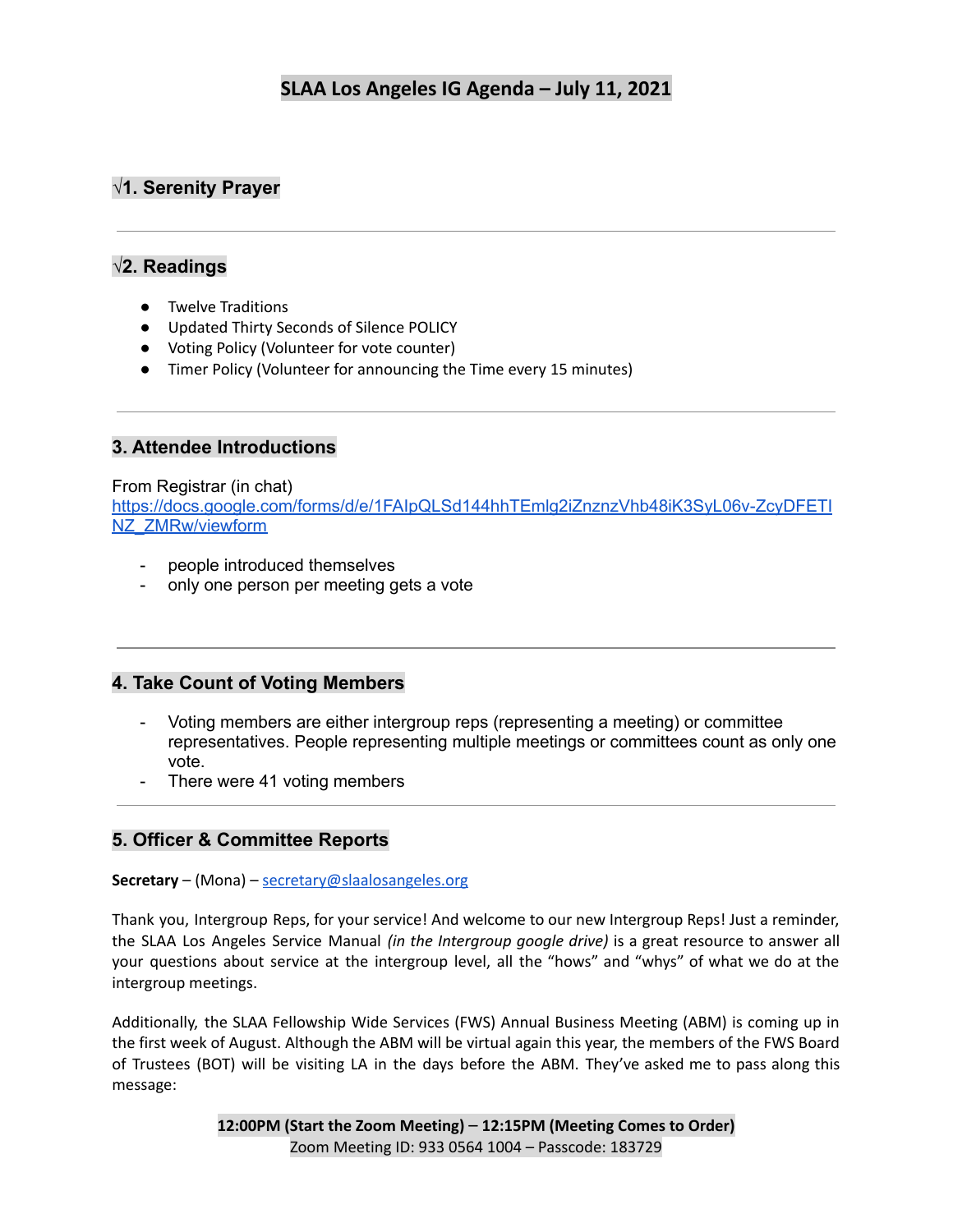"We wanted to let you know that most of the BOT members will be in LA for our annual face-to-face meeting on July 29-31. If any members of the LA Intergroup would like to meet with the whole BOT (or any BOT members) we would like to make ourselves available (we have limited times available). We are also all planning to attend an S.L.A.A. recovery meeting on the beach on that Friday evening."

If you're interested in meeting with the SLAA FWS BOT members, you can plan to attend that Friday night meeting on the beach on July 30, or just let me know and I will put you in touch with them.

**Record Keeper** – (Katie)

Minutes from June were approved with one amendment from Diane.

**Treasurer** (DeTria)

See attached report in Reports folder

# JUNE TREASURY REPORT

#### **BEGINNING BANK BALANCE \$25,121.12**

|                      | <b>JUNE INCOME</b>        |            |              |             |           |  |  |
|----------------------|---------------------------|------------|--------------|-------------|-----------|--|--|
|                      | Intergroup                | <b>FWS</b> | H&I          | Literature  |           |  |  |
| <b>Monthly Total</b> |                           |            |              |             |           |  |  |
|                      | \$1,487.93                | \$141.15   | \$126.40     | \$425.50    |           |  |  |
|                      | \$2,180.98                |            |              |             |           |  |  |
|                      |                           |            |              |             |           |  |  |
|                      | <b>JUNE EXPENSES</b>      |            |              |             |           |  |  |
|                      | <b>USLI Liability INS</b> | ABM        | Lit Purchase | <b>USPS</b> | Other     |  |  |
| <b>Expense Total</b> |                           |            |              |             |           |  |  |
|                      | $-$1,655.00$              | $-$190.00$ | $-5400.80$   | $-$132.00$  | $-526.90$ |  |  |
| $-52,404.70$         |                           |            |              |             |           |  |  |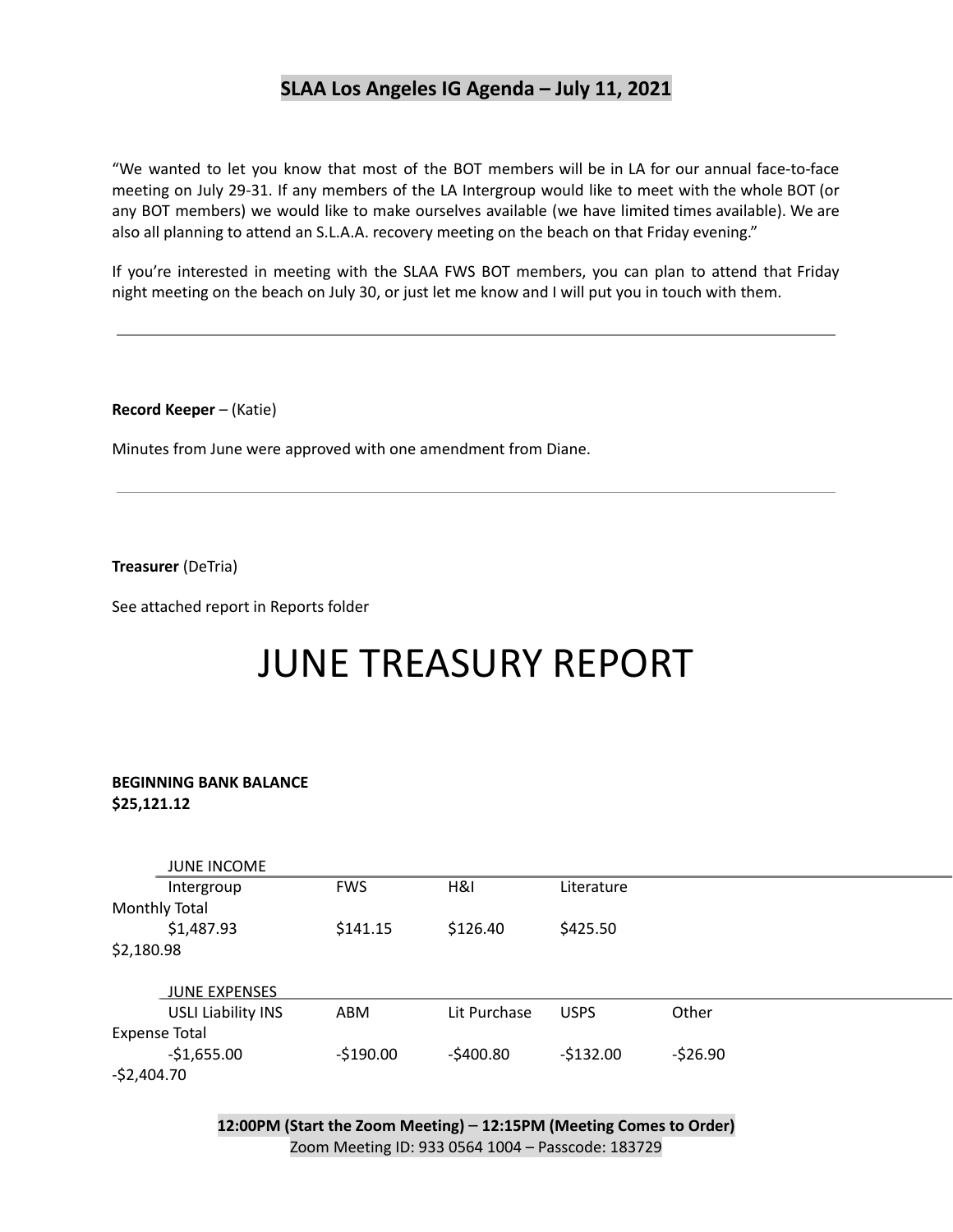### **ENDING BANK BALANCE \$24,897.40**

Donations are down a tad. There's a way to donate directly to intergroup from the website.

Jennifer W brought up an Amazon donation button as an option to chose SLAA Los Angeles

**Bottom Line Editor** – (Jamie)

The current phone line, 310-595-8741, is updated on the publication.

The IG Zoom meeting ID and passcode are included.

Main feature shows list of in-person meetings according to the website's list as of 7/8/21. Send enquiries or feedback to bottomline@slaalosangeles.org.

*See updated Bottom Line for July/August 2021 PDF into the Flyers folder.*

#### **Meeting Registrar** – (Dave)

Registrar Report

Given that in person meetings are starting up again. I've modified the form with the following options:

- In-Person ONLY
- In-Person (Currently Suspended Due to Covid)
- Hybrid Both In-Person AND Online
- Online ONLY

I've also added a question asking if your meeting is planning to start in-person meetings, and if so when you plan to.

Please sign in at <https://forms.gle/6Rb5TXPwsPCfLKUf6>

I know of 16 in-person meetings more details on the website

<https://www.slaalosangeles.org/copy-of-current-meetings>

| Day    |          | Time Location                           |             |
|--------|----------|-----------------------------------------|-------------|
| Sunday |          | 8:30 AM Los Angeles State Historic Park | Los Angeles |
| Sunday | 11:00 AM | West Hollywood Recovery Center Room 2   | W Hollywood |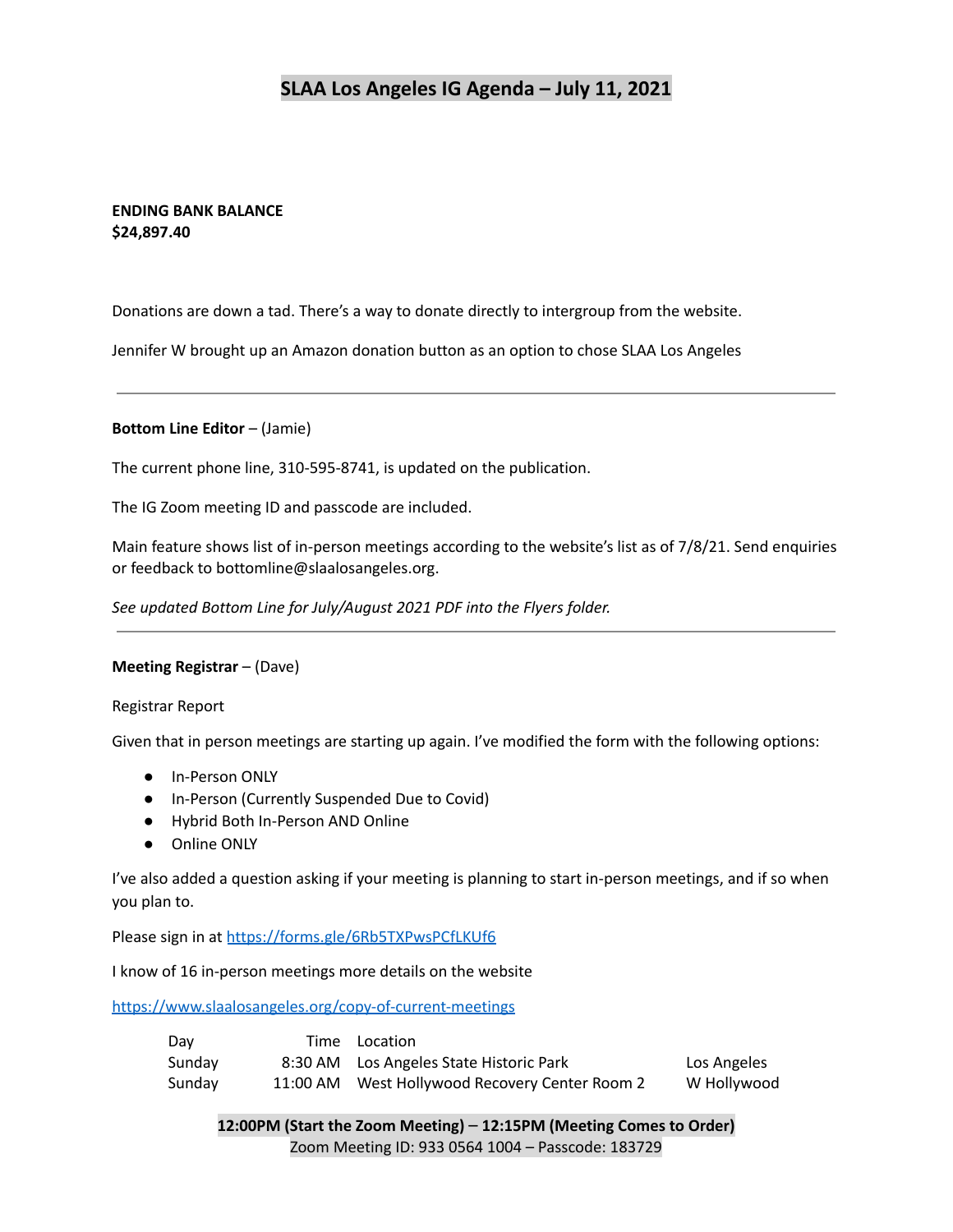| Sunday    | 1:00 PM   | Pathfinders Atwater Village<br>(Men's Stag)                | Los Angeles           |
|-----------|-----------|------------------------------------------------------------|-----------------------|
| Sunday    | 4:00 PM   | Presbyterian Church 5751 Platt Ave                         | <b>Woodland Hills</b> |
| Sunday    | 4:00 PM   | SHARE! 6666 Green Valley Circle<br>(Starts 7/18)           | <b>Culver City</b>    |
| Tuesday   | 7:00 PM   | St. Luke's Evangelical Lutheran Church                     | Long Beach            |
| Tuesday   | 7:30 PM   | Neighborhood Unitarian Universalist Church                 | Pasadena              |
| Wednesday | 8:30 AM   | West Hollywood Recovery Center                             | W Hollywood           |
| Wednesday | 6:00 PM   | 600-1/2 Redondo Ave                                        | Long Beach            |
|           |           | (Women's Meeting)                                          |                       |
| Thursday  | 6:00 PM   | Silverlake Presbyterian Church                             | Los Angeles           |
| Friday    | 7:45 AM   | Farmer's Market Community Room                             | Los Angeles           |
| Friday    | 7:00 PM   | <b>Beach Meeting</b>                                       | Santa Monica          |
| Saturday  | $9:00$ AM | Lake Balboa                                                | Van Nuys              |
| Saturday  | 9:30 AM   | MCC United Church of Christ in the Valley<br>(Starts 7/17) | N Hollywood           |
| Saturday  | 10:00 AM  | The Log Cabin 621 N Robertson Blvd                         | W Hollywood           |
|           |           | (Starts 7/17) (Men's meeting)                              |                       |
| Saturday  | 11:00 AM  | West Hollywood Recovery Center                             | W Hollywood           |
| Saturday  | 4:30 PM   | Pathfinders Atwater Village                                | Los Angeles           |

If a meeting that existed prior to pandemic is restarting in-person please make sure to note it on the sign in form and let The Webmaster and The Bottom Line editor know.

If you are starting a new in-person meeting the prior rules apply, have a representative attend two intergroups and sign in and you will be added to the in-person meeting list.

#### **Virtual Meeting Registrar** – (Matt)

No report submitted.

#### **Phone Line** – (Kev)

17 calls this month, 2 people looking for literature information but not wanting to order online. Some calls looking for meetings outside of Los Angeles.

**Literature** – (Claire)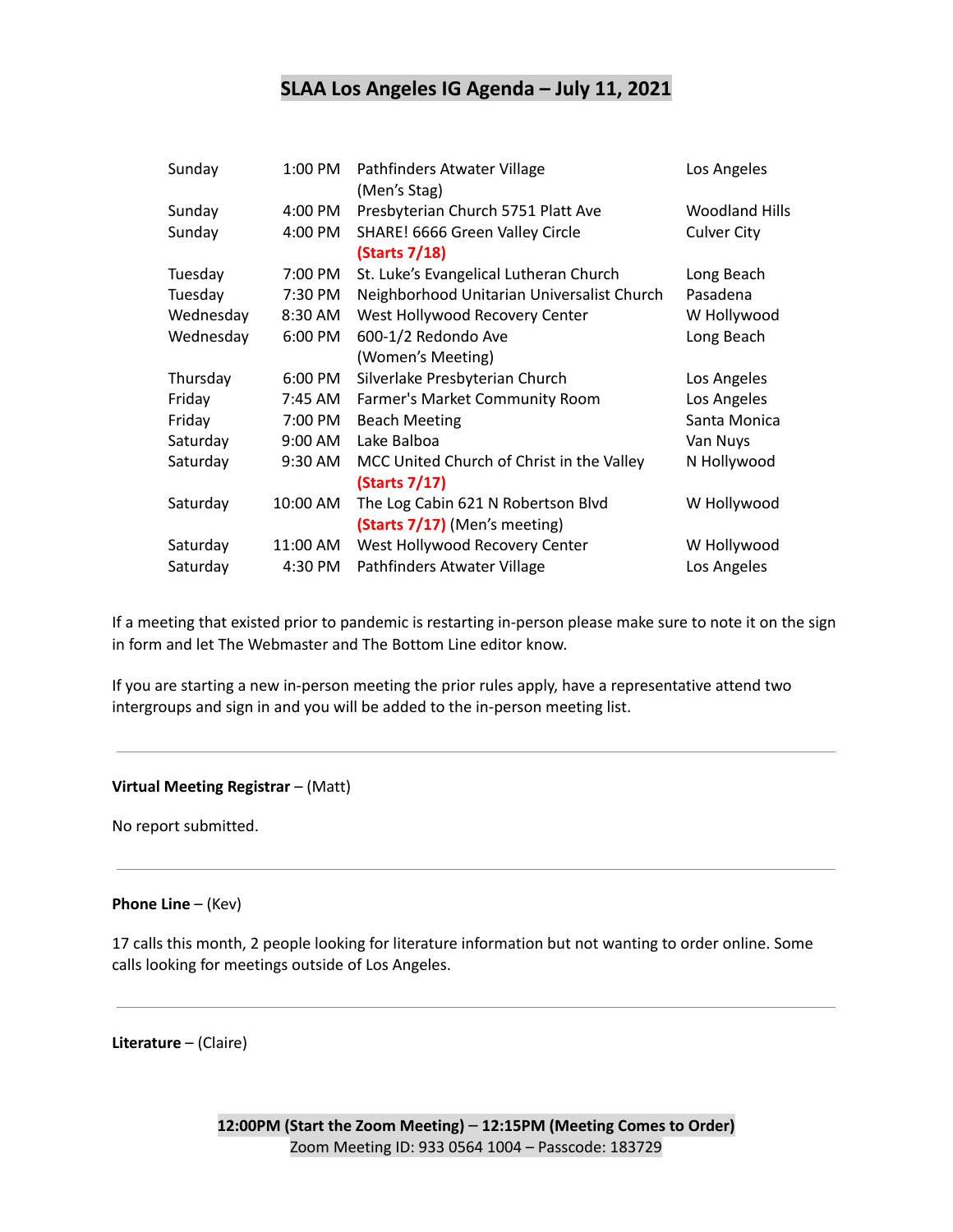LITERATURE REPORT for June 2021 (on July 11th, 2021)

June 20th-July 9th we sold \$659.55

attached are the .cvs for inventory and sales and June audit but they don't seem to work in google docs and I don't have excel.

The rest is fluff ...

\*\*(not exact June sales due to still working out some kinks with our new inventory program, Marketplaceworks)

Lit sales are picking up due to more in person meetings reopening!

\*\*(Question: When will we(if ever) go back to in-person Intergroup? I'm wondering due to foreseeable influx of lit reps requesting lit orders.)

Kudos to Lenore, as she brings in the bulk of our sales as she is the lit rep for the in-person thur 6pm in Silverlake and now all the reopened 10am womens meetings at The Pathfinders Club in Atwater Village. If you are starting a NEW MEETING in the LA Area you can get a free literature kit! Register your meeting with SLAA FWS and they will send you a starter lit kit for about \$30 then send your receipt to treasurer@slaalosangeles.org and we at LA Intergroup will reimburse you! (do we imburse shipping too?)

Also reminder that we have select CDs for \$6, from workshops and speakers, great for driving if you have an older car!

We also have slaa bookmarks for sale \$1.50 "A laminated list of references to pages for topics from "Actions" to "Withdrawal" in the S.L.A.A. Basic Text. Compliments your Basic Text. Makes a great raffle item or newcomer gift!"

and a pocket tool kit for \$1 that fits right in your wallet. and Metal Medallions for 1 - 22 years of sobriety!

# **Journal Rep** – (Lisa)

The journal is your "meeting in a magazine".

New question due July 15th: #192 Sept./Oct. People as Drugs "Through sex, charm, emotional appeal, or persuasive intellect, we had used other people as 'drugs,' to avoid our own personal inadequacy." S.L.A.A. Basic Text page 74. Please share your story of using people as drugs and your experience, strength and hope in overcoming the desire to use people as drugs. Answer on Google form: <https://forms.gle/P3dkcX1KwFHJDZRg6>

Sober Dating Questions for Discussion available on Amazon.

## **Webmaster** – (Jayk)

Do you want the latest news on in-person meetings, special SLAA events, and further goings-on in our community? Check out the slaalosangeles.org website, it's a special place, and it has a thorough directory of our Zoom meetings.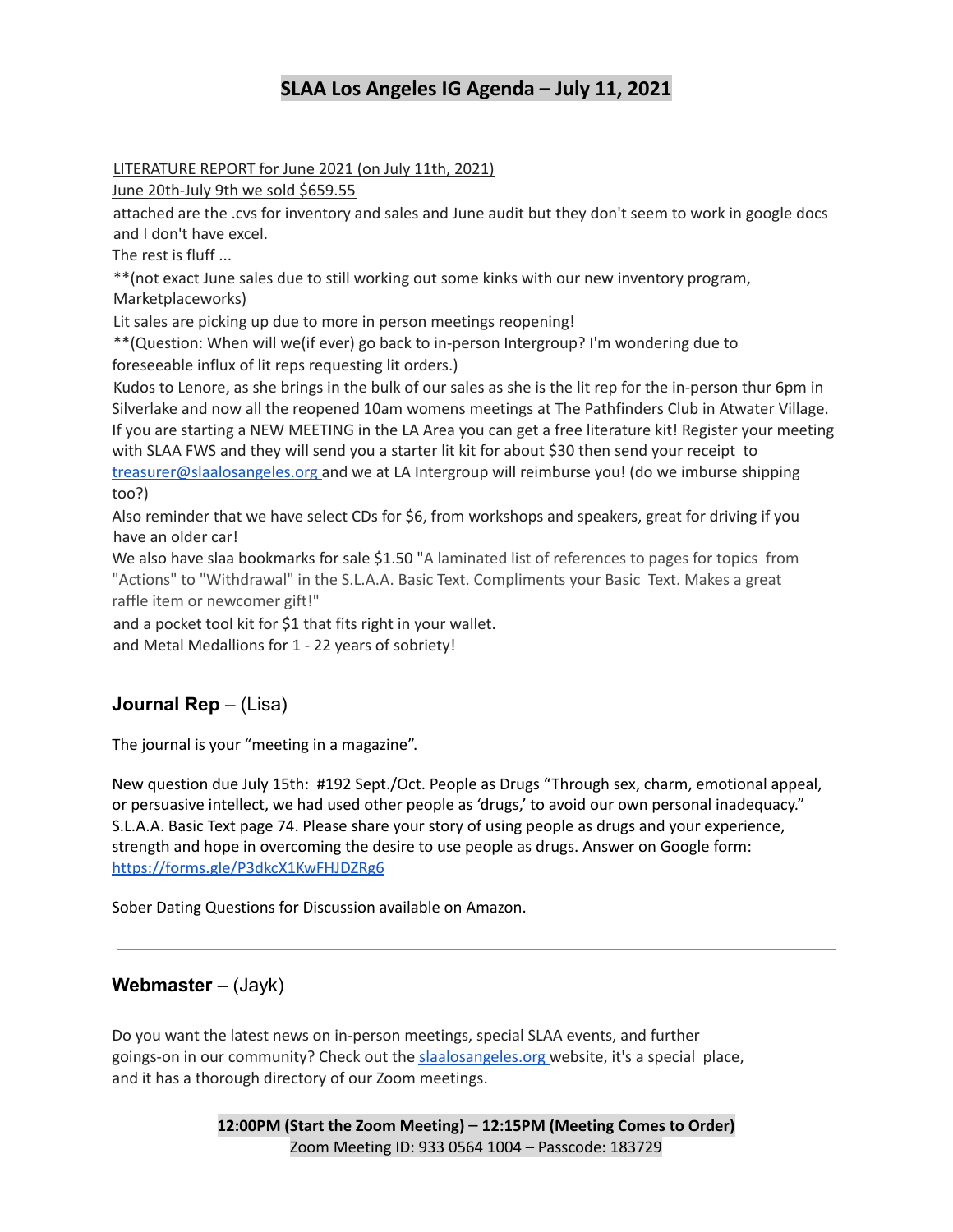With in-person meetings opening back up, there is a constantly changing, not-officially verified list of in-person meetings now on the website. Find the link on the main page and enjoy!

If your in person meeting wants to be listed on the SLAA Los Angeles website, please email registrar@slaalosangeles.org and webmaster@slaalosangeles.org and it will get listed. But also please make sure to attend the Intergroup meeting, as our original way of verifying meetings was having them attend the Intergroup meeting at least twice.

Between June 9 and July 8 we had 7,642 total site sessions which is about average for the month, with 4,077 unique visitors. The page that lists in-person meetings is up 70% in usage while the page listing virtual meetings is down 4% in usage. People are accessing our website from as far away as Japan, South Korea, Russia, and Australia! Our site is still most popular on Tuesdays at 7pm.

You can go to the SLAA Los Angeles website for copies of the Intergroup minutes, the most recent issue of the Bottom Lines, and to find the latest Journal question, as well as to find a directory of audio recordings of speaker shares! Got any questions or want to add/change anything? Email me at webmaster@slaalosangeles.org

## **Workshops & Retreats** – (Gil)

The SLAA Los Angeles Workshop Committee Presents:

"SIGNS OF RECOVERY" Facing the Challenges of Sobriety

Saturday, July 17th from 1:00 to 4:00 PM (PST) via ZOOM

\*FREE to Attend, Workshop opens @ 12:45pm and starts promptly @ 1:00pm (PST)

Members who've been in SLAA for a while start to notice subtle changes in their attitudes and behavior. They find that their relationship status isn't as important now as is the relationship they are forming with God, themselves and with others. A whole new world of possibilities had opened up to them especially in the way they looked at themselves. This new way of 'being' is expressed in the SLAA 'Signs of Recovery.'

This workshop will focus on three of the 'Signs of Recovery.' It will feature speakers as well as small group sharing.

For more information: contact your Intergroup Rep, gglind@yahoo.com or gilh.recovery@gmail.com

Zoom Meeting ID: 878 0817 8029 Password: wrkshp3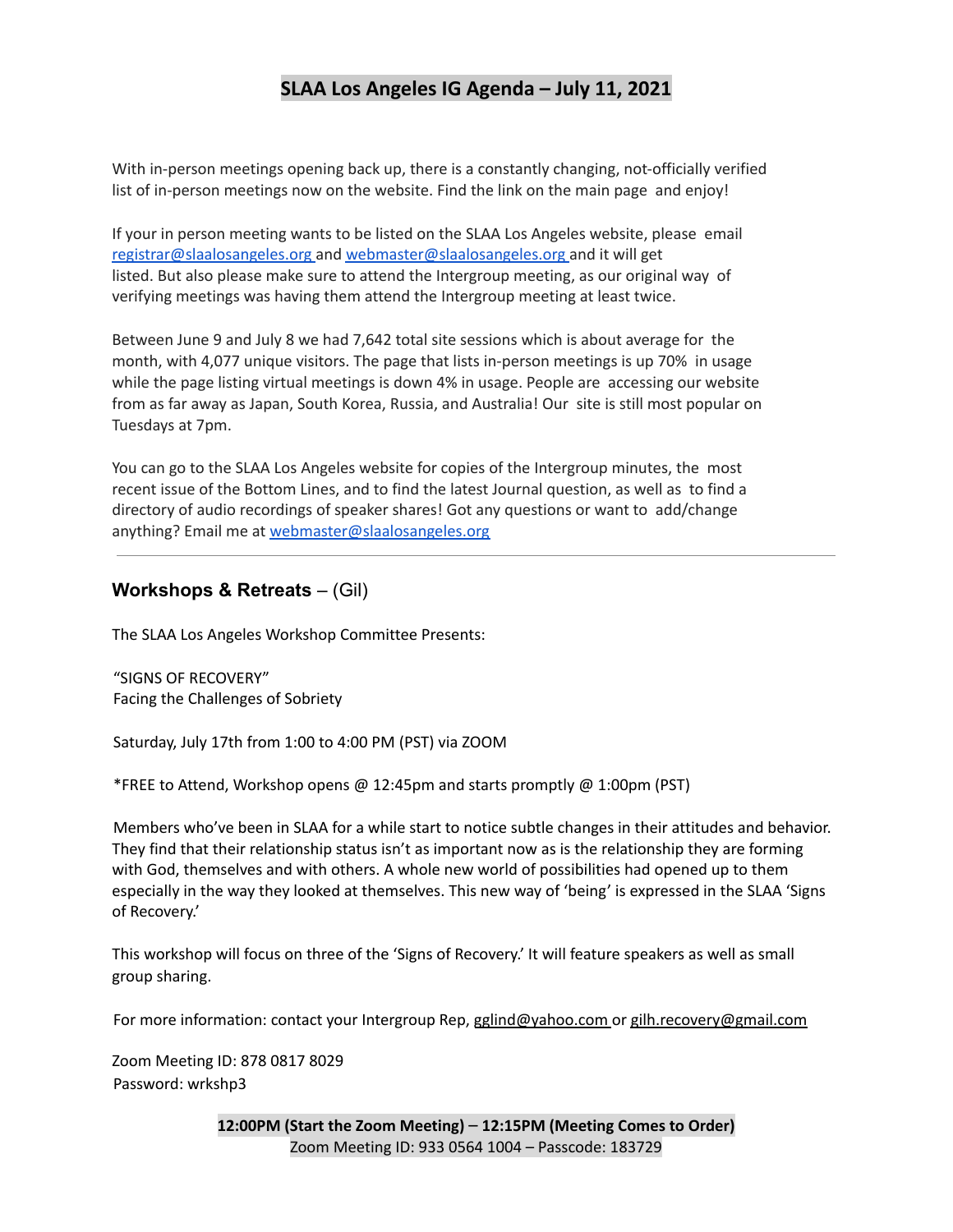\*\*Please do not post this flyer or any of the ZOOM details on any public

websites\*\* Next Workshop: September 18, 2021 - Building Partnerships

ALSO: The 24th Annual Malibu retreat is in the works for Thanksgiving weekend of

this year.

## **H&I Committee** – (Glenn)

- 6 attendees, 4 new to committee

- welcomed new chair Rachel

- 1 Zoom panel still active on 1st Wed each month at 7pm - info for Treatment Centers available on website -

- still asking all meetings to create a H&I rep position at the meeting level to inform fellowship about H&I and expand service abilities - announcement available on website *(and in [Reports](https://drive.google.com/file/d/1N6T0rB9dQ4rNKWjWFjc8KMFSvgnEThfo/view?usp=sharing) folder)* - note new meeting time

- focusing on rewrite to letter to Treatment centers

- reaching out to Cri-Help and Impact Tx center

- new H&I committee meeting time starting August - 2pm following intergroup meeting.

SLAA H&I PANEL ZOOM Treatment Centers ONLY Topic: SLAA H&I Panel Every month on the First Wed Jul 7, 2021 07:00 PM Aug 4, 2021 07:00 PM Sep 1, 2021 07:00 PM Oct 6, 2021 07:00 PM Nov 3, 2021 07:00 PM

Dec 1, 2021 07:00 PM Please download and import the following iCalendar (.ics) files to your calendar system. Monthly: https://us02web.zoom.us/meeting/tZctdu tqDgsHdfdnDoryLELe2P97qbJwvxq/ics?icsToken=98tyKuGrrjosH9KWth6ERpwqAoj4M - \_wpnZdgqdbmBHBDDJKTibaM7Bya-VuEvLH REGISTER FOR ZOOM H&I PANEL at https://us02web.zoom.us/j/83016563673?pwd=MDhLdHRZdkIwbUl5RkNqRTVNS0t3QT09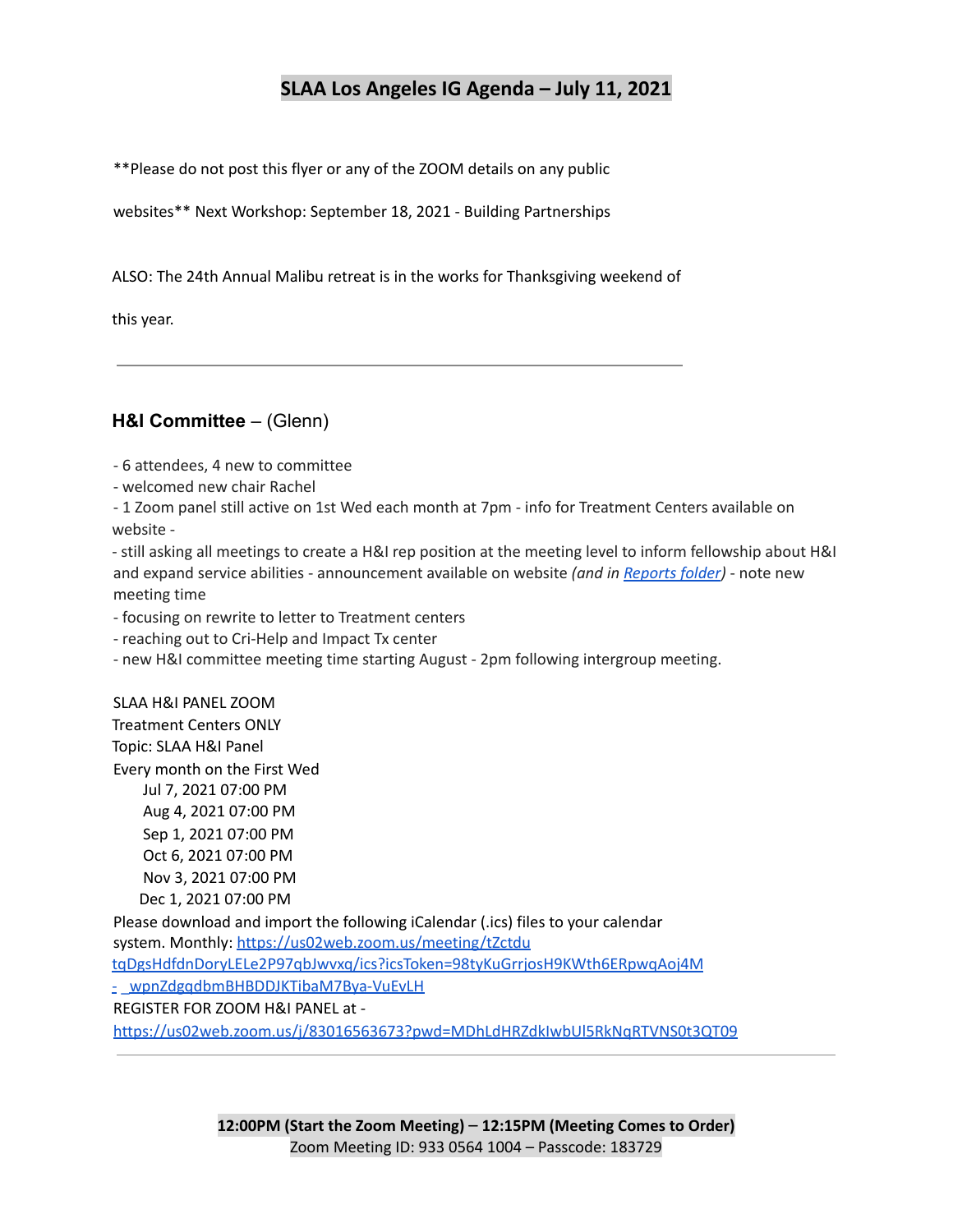## **Speaker List Keeper** – (Matthew)

Thanks to everyone who is using the Speaker List.

How reps can help:

Please make an announcement at every meeting that meetings need speakers and there is no time requirement! They can volunteer or get info at https://www.slaalosangeles.org/volunteers-speakers list.

Share the flyer *(in Flyers folder)* in chat on zoom or pass around at meetings.

Also if they need a list of available speakers, they can send an email to: speakerslist@slaalosangeles.org Thank you for your support!

## **Literature Copier** – (open)

## **Audio Library Committee** – (Terhys)

\*carried over from June\*

- Recorded speaker shares available at: https://www.slaalosangeles.org/audio
- • the language in the release form has been updated to include an ask for consent to have a transcript made of the share
- • still working out how to get the auto transcript done
- Please consider recording new shares for this library! SLAA needs them!

## **ABM Delegates** – (Glenn S, Jayk, Dianne, Gil, Robin (alternate), Rachel (alternate)

## **FWS Conference Committees**:

#### **Literature Committee Conduit** – (Grayson)

\*carry-over report from May\* We meet on the 4th Saturday of the month at 9 am Pacific Time, the next regularly scheduled CLC meeting will be Saturday, May 22, 2021.

At our last meeting in April, we edited and discussed our "Letter to Newcomers to CLC."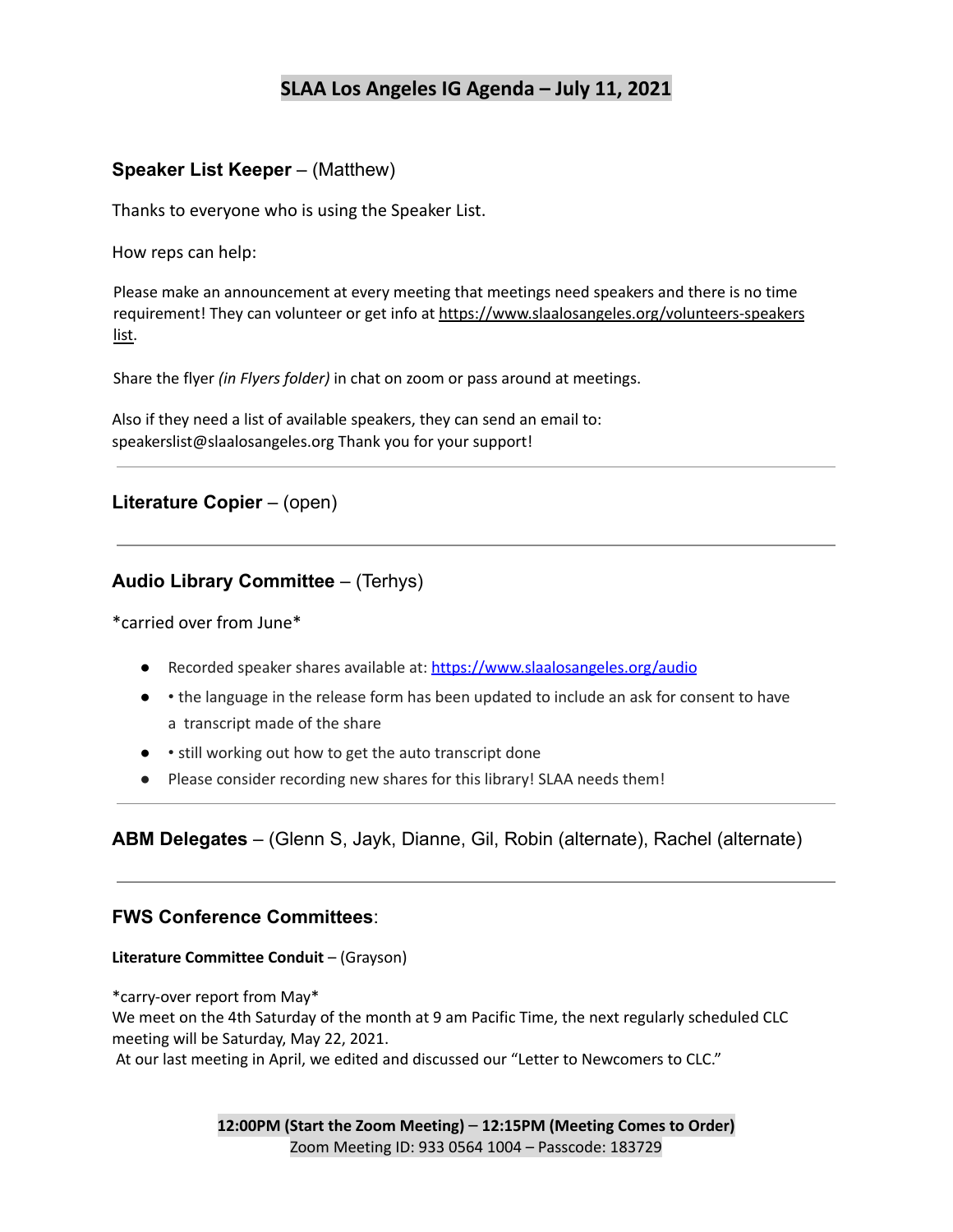We are meeting for extra meetings during the week for 1.5 hours each to edit a document called "Making the Most of Meetings." This is a draft S.L.A.A. document. It is currently in review & is not currently conference-approved literature, but the Conference Literature Committee hopes it will be reviewed by the Conference summer 2021.

Our next meeting to edit and discuss this document is Wednesday, May 12, 2021 (1.5 hours) 5 pm PST; 6 pm MST; 7pm CSD; 8 pm EST Meeting ID: 853 1624 4315

#### **Sponsorship Committee Conduit** – (Kev)

Working on a new sponsorship pamphlet and possibly a sponsorship booklet.

#### **Steps, Traditions, & Concepts Conduit – OPEN**

**Translation Committee Conduit –** (OPEN)

#### **Diversity Committee Conduit** – (Ellie)

1) The CDC typically meets **the first Saturday of the Month** at Pacific 9:00am; Mountain 10:00 am Central-11:00 am; Eastern 12:00 pm; UK 5:00 pm. We also meet during the S.L.A.A. Annual Business Meeting.

**2) ABM** dates are August 3-6, 2021, Tuesday- Friday. This committee will have 2 meetings during the ABM. Here is when we will have elections for next Chair and Vice Chair. Though Vice Chair position is currently open.

3 **)** Workshop Subcommittee – Working on Diversity and Inclusion workshop slides. Expected to finish by end of the year.

a. Meets 3<sup>rd</sup> Thursday of the month. Please reach out to <u>elliefortwelve@gmail.com</u> if interested.

b. Live Captions For Zoom Subcommittee starting up

4) Trying to gather stories of experience, strength and hope for the Diversity Focus Journal

## **Special Announcement from SLAA FWS regarding the Annual Business Meeting:**

The Board Technology Committee (BTC) has out an urgent request for tech savvy fellowship members to help at this year's Annual Business Meeting (ABM). The level of technology required to produce a full ABM, including Items for Discussion (IFDs) and Motions, requires much behind the scenes assistance. Volunteers would have the opportunity to witness the ABM and gain understanding of the process. This experience would be extremely valuable to those who volunteer!

We are only three and a half weeks away from the ABM, please get the word out to your committee members so they can spread the word to their groups and Intergroups.